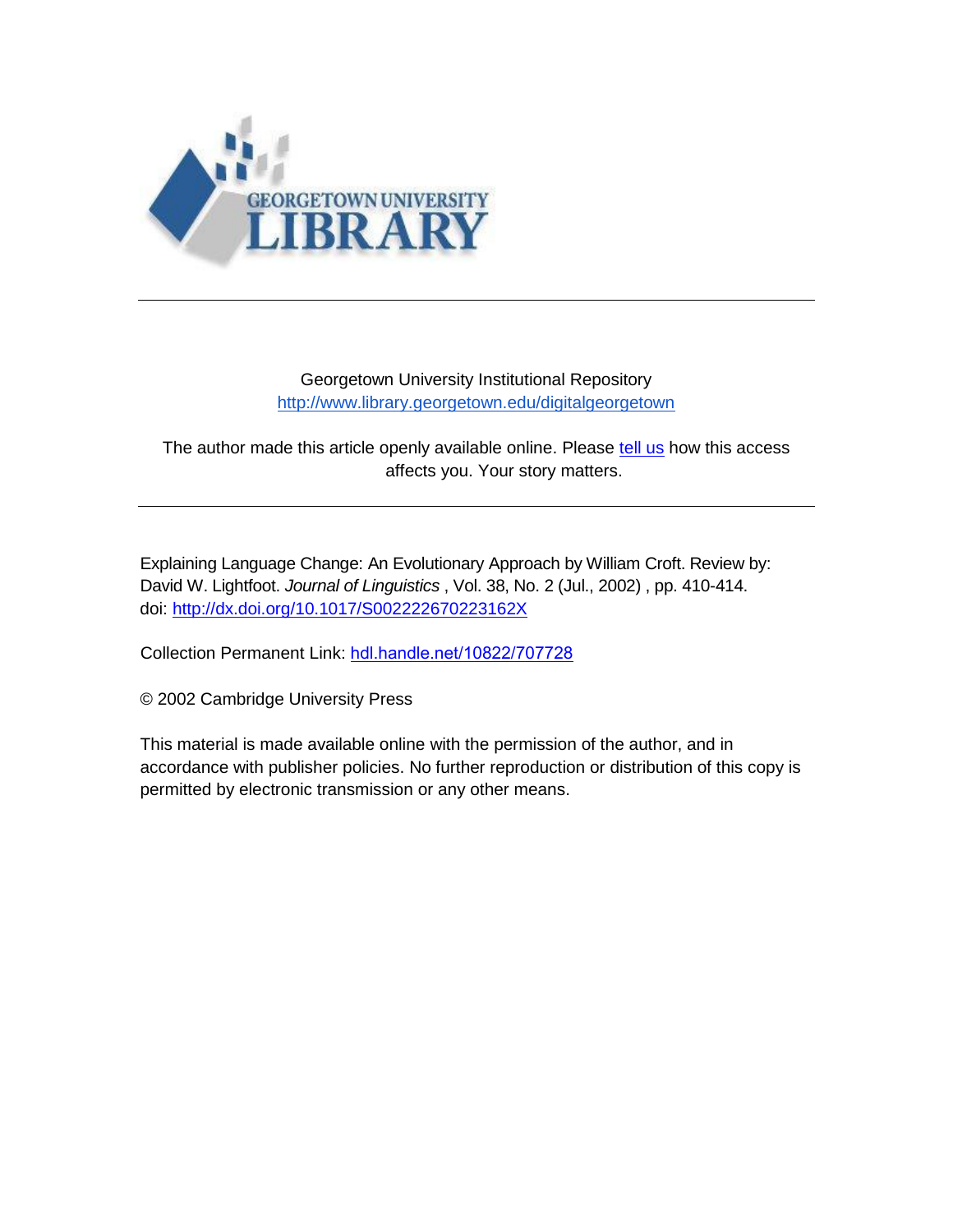#### JOURNAL OF LINGUISTICS

literate and illiterate speakers: preliminary results from five diverse languages. *Language and Speech* 35. 219-235.

Eysenck, M. W. & Keane, M. T. (1995). *Cognitive psychology: a student's handbook* (3rd edn.). Hove: Lawrence Erlbaum Associates.

- Kiparsky, P. (1993). Blocking in nonderived environments. In Hargus, S. & Kaisse, E. M. (eds.), *Studies in lexical phonology* (Phonetics and Phonology 4). San Diego, CA: Academic Press.  $277 - 313$ .
- Newmeyer, F. J. (2000). Optimality and functionality: some critical remarks on OT syntax. Ms., University of Washington. (ROA-402-0800, Rutgers Optimality Archive, http://roa.rutgers. edu})
- Treiman, R., Kessler, B., Knewasser, S., Tincoff, R. & Bowman, M. (2000). English speakers' sensitivity to phonotactic patterns. In Broe, M. B. & Pierrehumbert, J. B. (eds.), *Papers in laboratory phonology* V: *Acquisition and the lexicon*. Cambridge: Cambridge University Press.  $269 - 282.$
- *Author's address : Department of English Literary and Linguistic Studies, University of Newcastle, Newcastle upon Tyne NEI 7RU, U.K. E-mail : R.Bermudez-Otero*!*ncl.ac.uk*

(Received 3 December 2001)

*J. Linguistics* 38 (2002). DOI: 10.1017/S002222670223162X  $©$  2002 Cambridge University Press

**William Croft**, *Explaining language change : an evolutionary approach* (Longman Linguistics Library). London: Longman, 2000. Pp.  $xy + 287$ .

Reviewed by DAVID W. LIGHTFOOT, Georgetown University

William Croft offers another 'evolutionary approach' to language change. There have been many. Nineteenth-century linguists formulated sound changes and sought to explain them as instantiating general directions to change: Rask  $(1818)$  thought that there was a built-in tendency for languages to become simpler. Schleicher  $(1848)$  identified a progression from isolating to agglutinating to inflectional types, although this was said to hold for preliterate societies while Rask's drive to simplicity was relevant for literate societies. Darwin ( $1874$ ) followed Max Müller in seeing languages progressing to shorter, easier forms. This historicist paradigm – the notion that there were laws of history to be discovered, which would account for a language's development – was largely abandoned in the early twentieth century. Indeed, there was a virulent anti-historicism among some of the early structuralists (Lightfoot  $1999: 40-41$ ). However, the typologists of the  $1970s$  used Greenberg's harmonic universals to resume the search for universal diachronic trajectories and they were no more successful (Lightfoot 1999: chapter 8).

The desire to predict how languages change is, though, resilient and recent work has turned to biology. Bauer  $(1995)$  follows the evolutionary approach of Bernard Bichakjian, whereby the direction of change is rooted in human biology: languages evolve in the direction of features that are acquired early.

410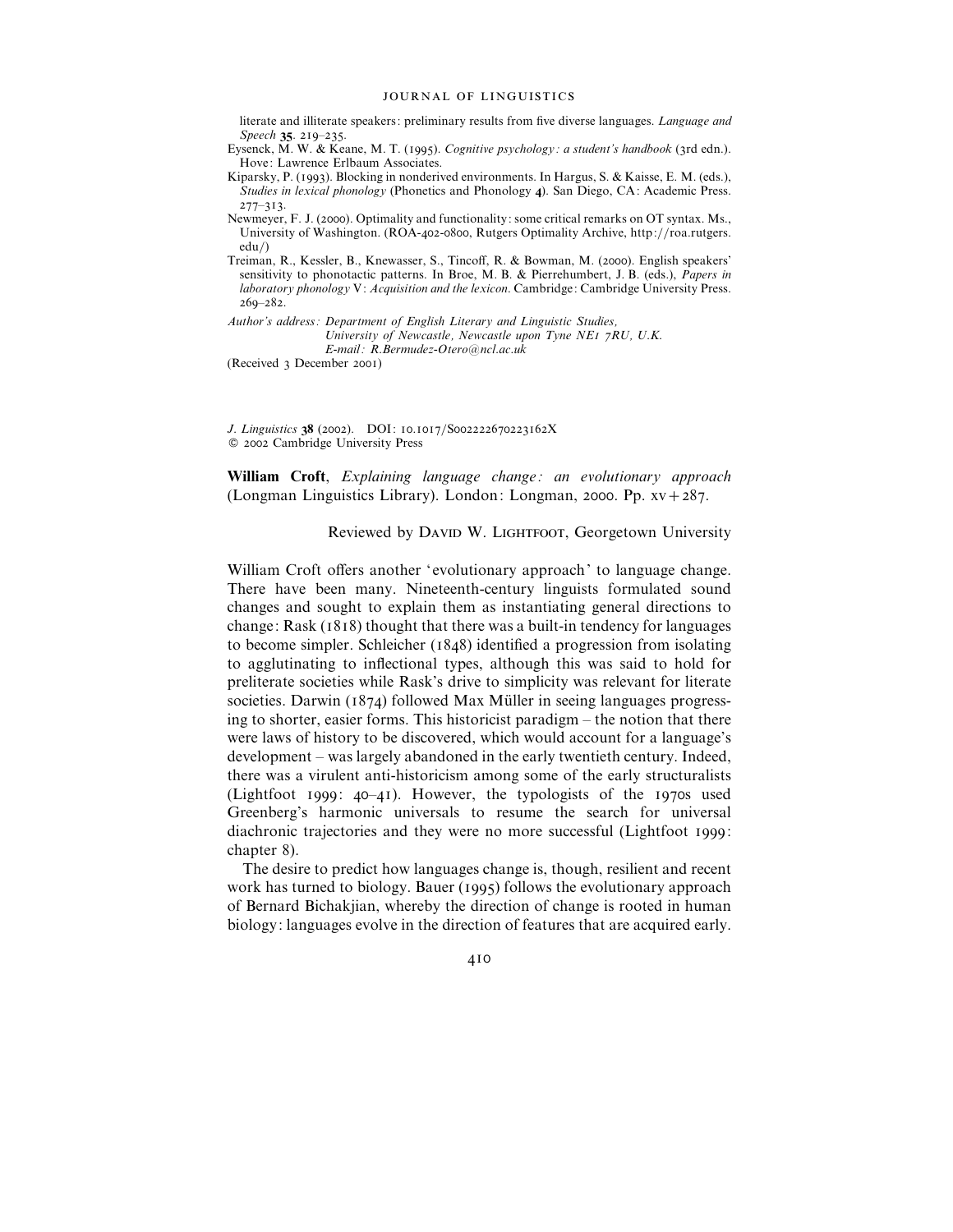## **REVIEWS**

Other evolutionary approaches invoke natural selection to predict the direction of change. This is true of Deacon's  $(1998)$  e-language based approach, for example. For him, languages exist out there, extra-human entities, and they have evolved in a 'flurry of adaptation' (109) that has 'been going on outside the human brain' (109). They have become 'better and better adapted to people' (107) and attach themselves to children like viruses. For Deacon, languages have evolved, not brains. People have not changed but languages have, and they have changed selectively, but the selective principles driving language change are purely stipulative. Haspelmath (1999) also invokes adaptation gratuitously. He argues that certain languages become 'optimal' in some fashion, and pleads that this must reflect adaptation and natural selection, but he offers no argument. The simple fact that a language is 'optimal' in some way does not automatically implicate natural selection. But Haspelmath goes even further and sets up universal opposing tendencies, so that any change is adaptive with respect to one of these. For good discussion, see Dresher & Idsardi's (1999) commentary.

Croft's new evolutionary approach also uses selection but in a different way: speakers select utterances. He follows Dawkins  $(1976)$  on biology and Hull (1988) on scientific development in adopting a general theory of selection, and he applies it rather literally to language, seeking equivalents to genes, DNA and other biological constructs. The analogies often raise more questions than they illuminate, particularly with regard to the role of selection. He takes the speaker as the unit of selection and linguistic structures that can be inherited in replication as the units of replication; these are 'linguemes' (28), analogous to Dawkins's memes. They have linguistic structure and are parallel to the gene as the basic replicator in biology. Utterances are equivalent to  $DNA (12)$ .

The equivalent to alleles of genes are VARIANTS of a lingueme, that is, alternative structures used for a particular structural element, such as alternative phonetic realizations of a phoneme, alternative words for the same meaning, or alternative constructions used to express a complex semantic structure such as comparison.  $(28)$ 

Linguistic innovations emerge from the remarkable complexity of communication in social interaction. 'Once innovations occur, they are propagated through the equally complex social structures of the speech communities we participate in' (cover blurb). This is where Croft's Theory of Utterance Selection comes in, and 'utterance selection is the primary locus of language change' (30): change happens when speakers select different utterances. He presents four major 'theses', summarized in chapter I and never stated precisely:

- . Altered replication results from the gradual establishment of a new convention through language use. An example of a convention is placing
	- 4II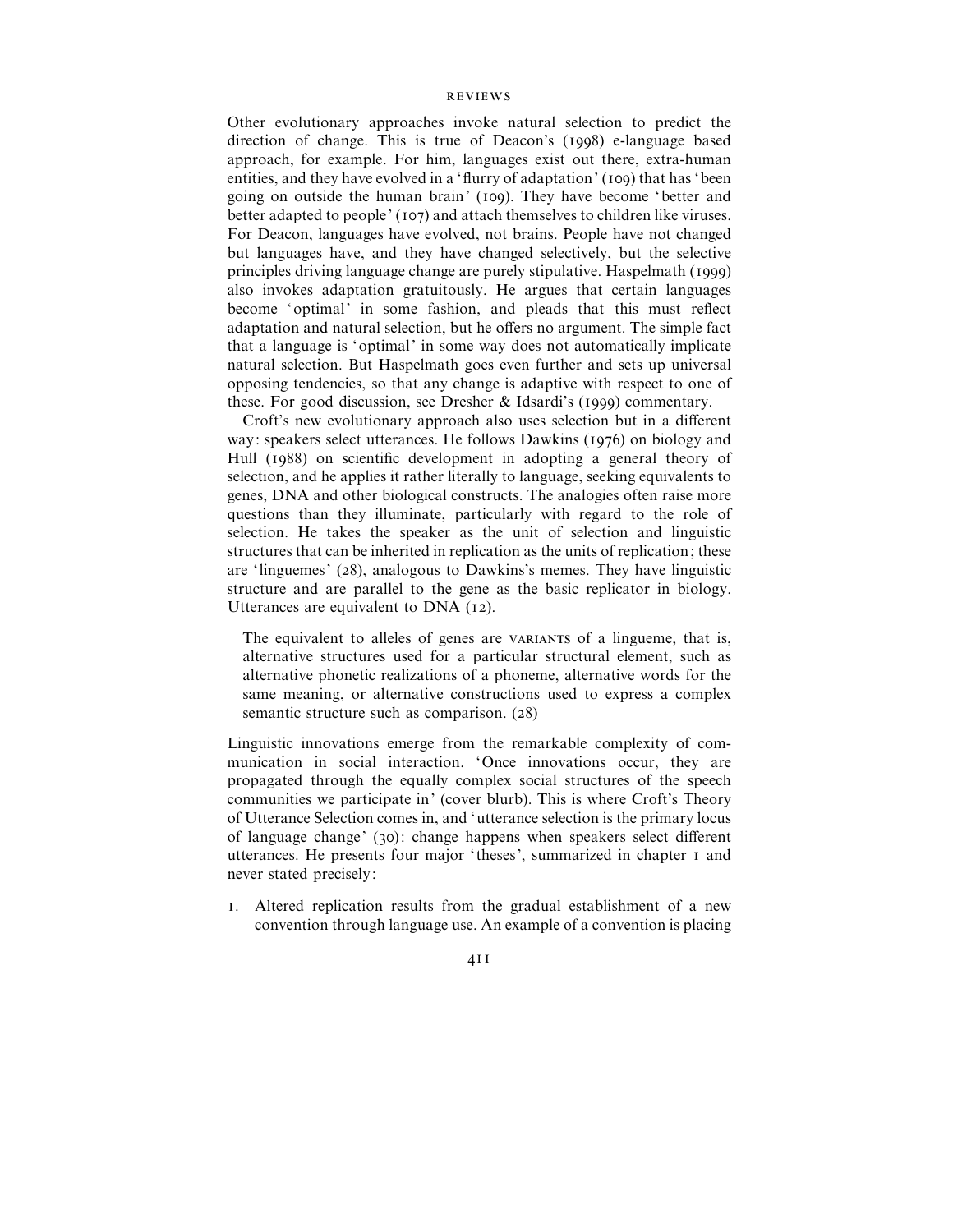a *wh*-phrase at the front of a sentence, something that others might see as a property of mental grammars.

- . Altered replication results from speakers adjusting the mapping from language structure to external function, what others might see as interface requirements, e.g. ' the mapping from phonological structure to phonetic reality' (8).
- . Mechanisms for propagation of change are social, the kinds of things discussed by sociolinguists.
- . External (contact-induced) sources of language change become more similar to internal sources once one recognizes that all speakers command multiple varieties or codes.

The theory lacks specification but it is comprehensive and Croft tackles many aspects of linguistics: grammatical change, pragmatics, social variation, language contact and ' genetic linguistics'. However, the reader must struggle to understand. Croft emphasizes a distinction between a linguistic system  $(2)$  and a mental grammar, but I cannot give a coherent account of that distinction. He discusses a wide range of literature and sometimes gives accounts which defy my reading. For example, on page 10, he characterizes Chomskyan linguistics as taking a 'literal approach' to an evolutionary model of language change: it claims ' a biological basis for the universal properties of languages' and therefore, astonishingly, that 'differences among languages reflect genetic differences among their speakers', which is, Croft notes, 'patently false'. Elsewhere he discusses the notion of UG parameters, so here and elsewhere I alternated between understanding assent and befuddlement.

There is much to agree with. Croft adopts a social view of languages (chapter 2), analogous to population definitions of species  $(17)$ , healthily different from Deacon. Children are exposed to a population of 'utterances in a speech community'  $(26)$ , since there is no coherent definition of a language. Furthermore, a grammar is a 'real, individual, psychological entity'  $(27)$ , a 'cognitive structure in a speaker's mind that contains her knowledge about her language' (26). All of this is plausible enough. He distinguishes himself from Kirby (1997), Haspelmath (1999) and others who take functional explanation of language change to be analogous to adaptive explanations in evolutionary biology  $(39)$ . Furthermore, Croft's notion that it is linguistic structures which are the units of replication seems rather similar to ideas about cue-based acquisition: that children scan the mental representations resulting from understanding utterances and identify elements of grammars, the cues (Lightfoot 1999).

If this is a correct reading of Croft, then one can ask what the biology talk amounts to for the purposes of the linguistic analyses. Croft assumes that there is a UG from which particular grammars may be drawn by children. In his terminology, children SELECT linguemes, hence grammars, on exposure to

412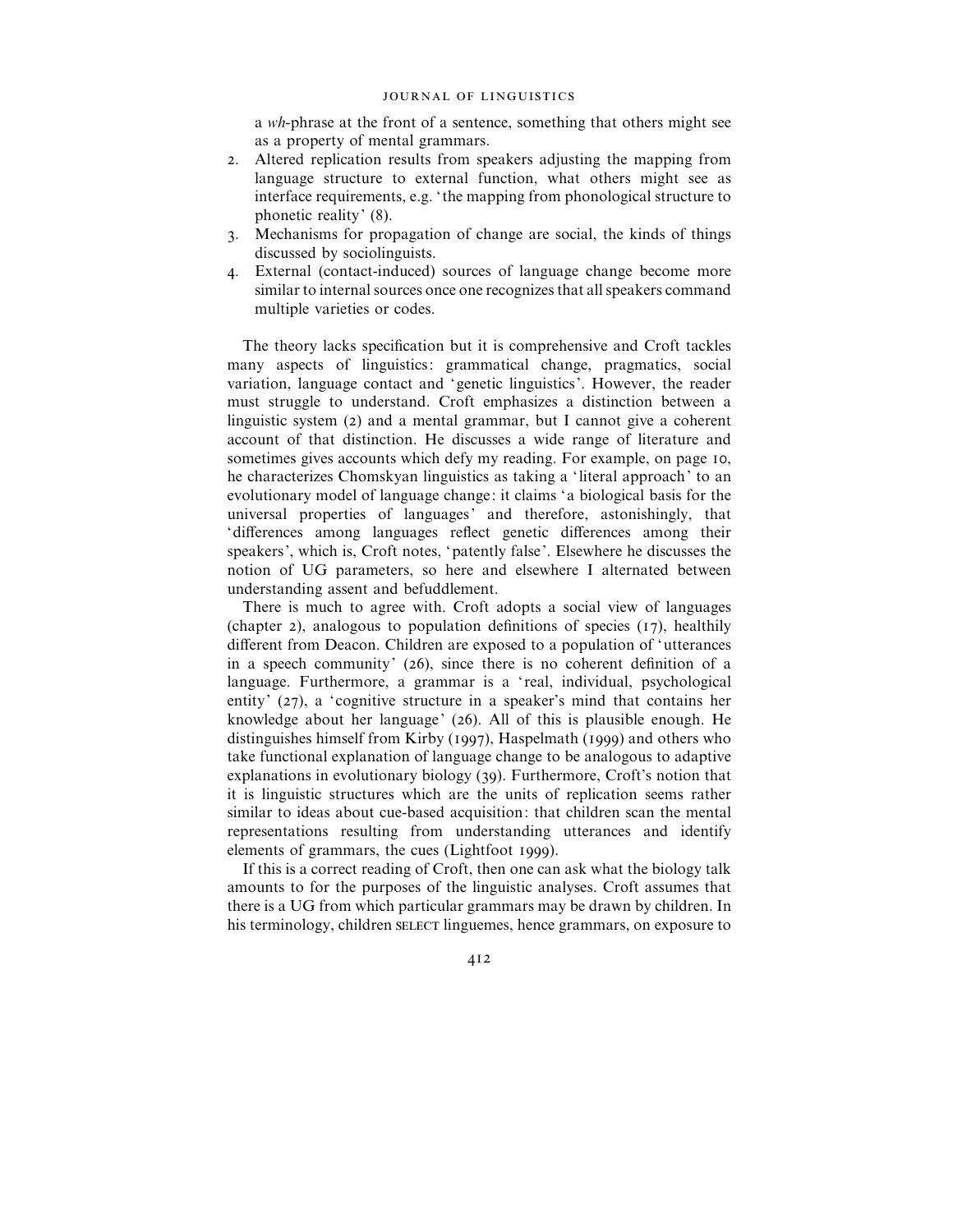### **REVIEWS**

elements of linguistic structure. This selection terminology has nothing to do with adaptive accounts of natural selection, but it is a way of seeing the child, plausibly, as an agent in the acquisition process, very different from Deacon's children. Under this view, changes emerge as children are exposed to different triggering experiences and that happens through social change of some kind. Others have tried to describe changes in terms of changes in parameter settings, changes in the distribution of cues, or in any of the myriad e-language based accounts. For Croft, linguistic selection is governed by social forces, and this is what the book seems to be about. Croft has little interest in the properties of UG or even in the properties of grammars, which for him are 'conventions', as noted. So one turns to the case-studies to see what is offered.

He discusses variation in childhood experience such that it triggers new grammars at certain points. He is surely right to discuss this in social terms, but there is nothing particularly innovative here, and the social factors are not spelled out. Croft is keen on taxonomies and he classifies types of grammatical change: hyperanalysis, hypoanalysis, metanalysis and cryptanalysis (chapter ). They are changes in conventions, and Croft treats some familiar cases: the loss of governed oblique case  $(12I-124)$ , instances of grammaticalization ( $156-165$ ), etc. The case studies offer only a rudimentary re-statement of a few facts, no analysis. For example, on the loss of governed oblique case, Croft points out that in earlier Russian certain verbs assigned genitive, dative, or instrumental case to NPs that they governed, whereas some of those verbs now assign only accusative case, an instance of ' formfunction reanalysis'  $(121)$  and 'hyperanalysis of the oblique case'  $(123)$ . Something similar happened in Germanic and Icelandic. Semantic irregularity and semantic overlap constitute conditions for hyperanalysis (). No analysis is offered, there is no discussion about the relevant sociolinguistics, and discussion is concluded in less than three pages.

I am left not knowing what the triggering experiences consist of: are the linguemes unanalyzed e-language expressions or are they abstract structures ? If so, what? The analyses are too sketchy to tell. The changes reflect social variation, to be sure. In none of the case-studies can I see what precisely has changed in such a way that a different grammar is selected, nor what the relevant social factors were. Even less can I see why the changes vary in some direction. We are given no idea, and one is left wondering where the 'evolutionary approach' of Croft's subtitle is. He tells us that ' the proper objects of the study of language are actually occurring utterances and an actual speaker's knowledge about her language' (229), a short list which does not include UG, social factors or anything about diachronic trajectories. He concludes his book by saying

The evolutionary framework for language – EVOLUTIONARY LINGUISTICS – will require a rethinking of the model of grammatical knowledge

413